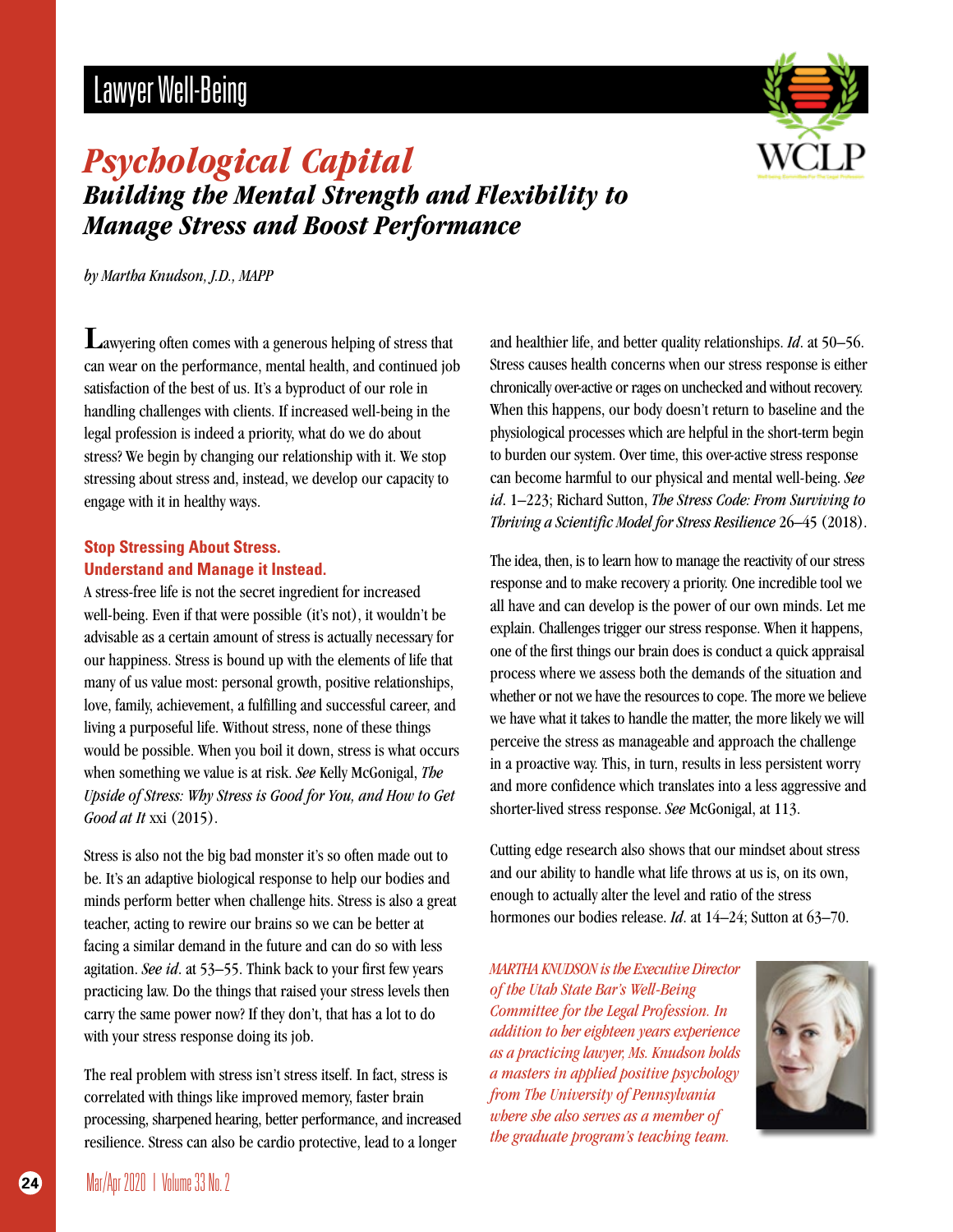#### **Psychological Capital: Building Your Mental Strength and Flexibility.**

Scientific research has demonstrated that a concept known as Psychological Capital, a state that can be thought of as mental strength and flexibility, can be incredibly effective in heightening our ability to meet challenge and manage stress. Also known as PsyCap, this resource, when developed, allows us to respond to challenge in a productive, healthy, and resilient way.

PsyCap has other important advantages. Scientific studies show that having elevated levels of this resource provides us with a competitive edge. It's linked with increased job performance over that which is related to skill and intelligence alone. And, it is also associated with higher job commitment, job satisfaction, and lower absenteeism and attrition rates, things that we and our legal organizations care about. Beyond that, PsyCap is preventative, helping to shield us from burnout, anxiety, and depression. *See* Martha Knudson, *Building Attorney Resources: Helping New Lawyers Succeed Through Psychological Capital*, University of Pennsylvania Scholarly Commons 30–34 (2015). Simply put, PsyCap goes hand in hand with our work as lawyers. It augments our traditional legal skills, allowing us to use them to our highest ability.

The good news is that our PsyCap can be developed. It takes a short training session followed by deliberate daily practice that can be done in connection with legal work. PsyCap is made up of the following four positive mental strengths:

- **Self-Efficacy:** The confidence to successfully take on and put in the necessary effort to succeed at challenging tasks.
- **Resilience:** The capacity to cope, sustain, and bounce back when problems and adversity strike.
- **Hope:** The ability to persevere toward goals and, when necessary, to redirect goal pathways to succeed.
- **Optimism:** A positive expectation about one's ability to meet challenges and succeed now and in the future.

Fred Luthans et al., *Psychological Capital Development: Toward a Micro Intervention*. 27 J. ORGANIZATIONAL BEHAV., 387–93 (2006).

You're probably already using some of these mental strengths in your practice. If so, they're likely helping to drive your success as each strength is scientifically correlated to desirable outcomes.

## **[EXPERIENCE. ENERGY.](http://halunenlaw.com) LEADERSHIP. DRIVE.**

**Former Assistant United States Attorney Lon Leavitt joins Halunen Law's leading national False Claims Act/Whistleblower practice in a new Arizona office.**

Lon adds a valuable perspective based on more than a decade of service in the United States Attorney's Office. A long-time member of the Utah bar, Lon has substantial experience investigating and litigating False Claims Act cases in healthcare, defense, and education.

His expertise and unique insights, combined with Halunen Law's passion and perseverance, create a formidable team representing whistleblowers in Utah and nationwide.

**halunen**law EMPLOYMENT - WHISTLEBLOWER - INJURY



**NATIONAL WHISTLEBLOWER LAW FIRM** | 602.535.2203 | **HALUNENLAW.COM**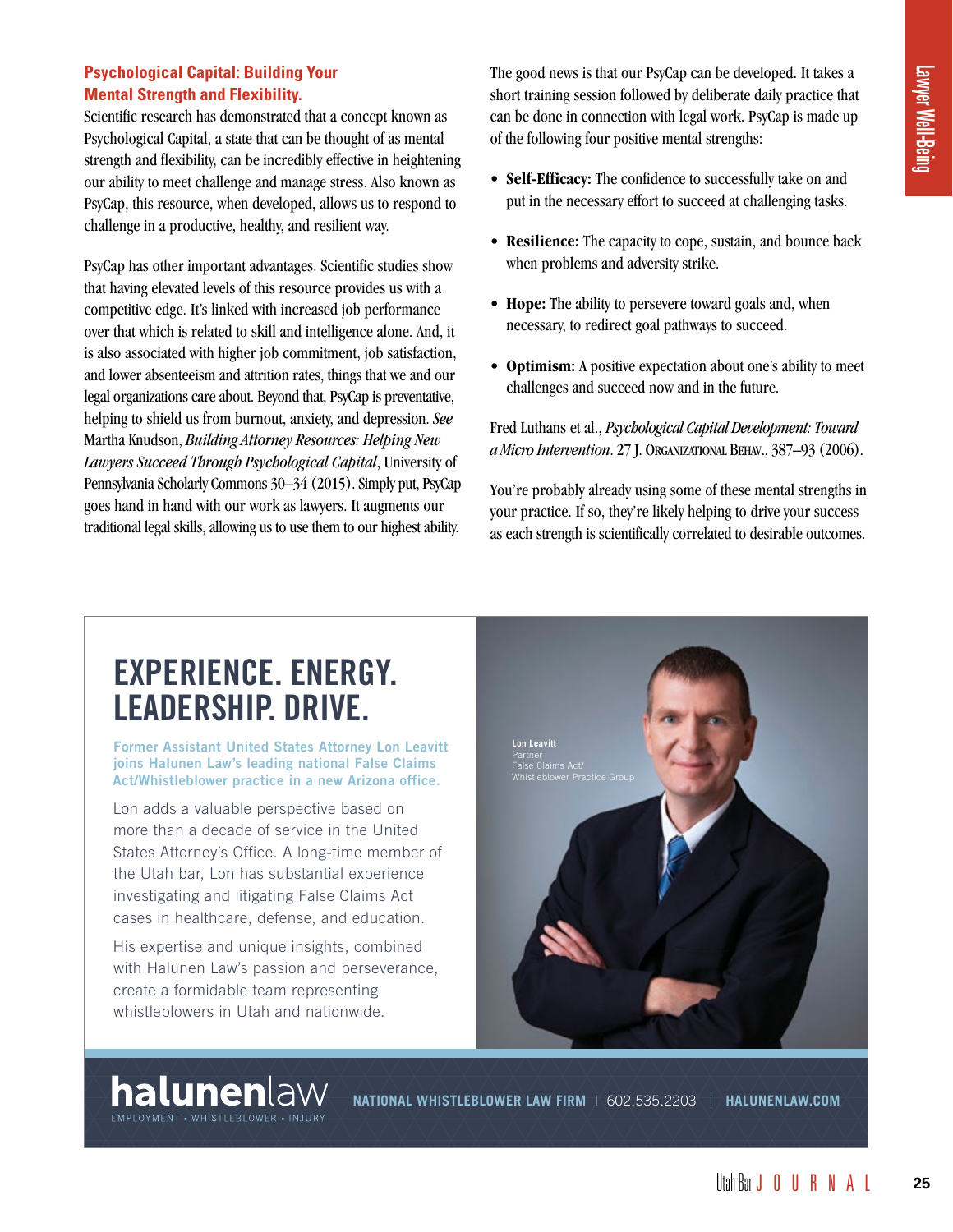- **Lawyer Well-Being**
- **Strong self-efficacy is linked with better performance and work satisfaction, lower burnout, and increased well-being.** Merche Ventura, Marisa Salanova, & Susana Llorens Gumbau, *Professional Self-efficacy as a Predictor of Burnout and Engagement: The Role of Challenge and Hindrance Demands*, 149 J. PSYCHOL.: INTERDISC. & APPLIED 277–302 (2015).
- **People high in resilience are more likely be more flexible to changing demands, better equipped to deal with stress, and show higher job performance and satisfaction.** James B. Avey, Fred Luthans, & Susan M. Jensen, Psychological Capital: *A Positive Resource for Combating Employee Stress and Turnover*, 48 HUM. RES. MGMT. 677–93 (2009).
- **Hopeful thinkers tend to achieve more, have elevated work performance and satisfaction, and are more mentally and physically healthy than the non-hopeful.** Suzanne J. Peterson & Kristin Byron, *Exploring the Role of Hope in Job Performance: Results from Four Studies*, 29 J. ORG. BEHAV. 785–803 (2008).
- **Many of these same things are true for those who view the world through an optimistic lens as optimism is correlated, among other things, with heightened performance and productivity, job satisfaction, improved immune systems, and heightened ability to cope with stress.** Carolyn M. Youssef & Fred Luthans, *Positive Organizational Behavior in the Workplace; The Impact of Hope, Optimism, and Resilience*, 33 J. OF MGMT. 774–800 (2007).

The magic of PsyCap happens when we use these four strengths together. When we do the result is a synergy greater than when each strength is used alone. This means that, while each resource individually contributes to lawyers' positive mental strength and flexibility, when combined, they become stronger than the sum of their parts.

#### **Improving Self-Efficacy.**

Self-efficacy is our subjective belief about our ability to handle challenge and accomplish the goals we set out to achieve. At its center, this isn't based on our objective skills but rather on our subjective perception of what we can and can't do with the skills we have. This may sound simple, but our sense of self-efficacy impacts the difficulty of the goals that we choose, the efforts we put in to reach them, how well we handle the challenges that inevitably pop-up in the practice of law, and the severity of our stress levels when they occur.

Remember, when challenge hits we make some pretty quick

choices about the demands the situation requires and our own ability to handle it. These choices set the foundation for how we interact with our work. If we don't believe we have what it takes it's far easier to procrastinate and quickly give up. But when our confidence is high, we're more likely to dig in and put forth the effort necessary to get the job done.

Consider two young lawyers with very similar skills and experience. One lawyer has a strong sense of self-efficacy in her skills while the other one doesn't. The lawyer with high self-efficacy is more likely to: (1) approach problems as challenges to be mastered; (2) show higher interest in and commitment to tasks; and (3) put in the efforts needed to succeed even in the fact of setbacks. In contrast, the lawyer with low self-efficacy is more likely to: (1) avoid or withdraw from challenging tasks; (2) believe that difficult goals are beyond his or her capabilities; and (3) quickly lose confidence when setbacks happen.

Which of these two lawyers will handle stress better? Which is more likely to perform better and have higher job satisfaction over time? Research says it's the one with high self-efficacy. Ventura, Salanova, & Llorens, *supra*, at 277–302. The relationship is cyclical in nature. Self-efficacy impacts performance, which in turn impacts self-efficacy perceptions, a cycle that can be either positive or negative in nature.

Self-efficacy can be developed in four ways. *See* Knudson, *supra*, at 18–20. We learn best by doing, so the first avenue is focus on our past wins, identifying the strengths and skills we used to get the job done, and then reflecting on how we can use these same things to meet the current challenge. The second is to seek constructive feedback from someone we trust. A third option is to learn vicariously. Watching others that we identify with overcome barriers and achieve success goes a long way to strengthening our belief that we can do the same. Fourth is understanding and reframing the stress response that often comes with challenge. *See id*. Instead of perceiving our nervous butterflies to mean we don't have what it takes, we can recognize these feelings as what they are, our bodies' way of preparing us to meet a challenge and succeed. *See* McGonigal, *supra*, at 120.

#### **Developing Resilience.**

The PsyCap mental strength of resilience isn't about sucking it up when challenge, curveballs, and setbacks happen in the practice of law. It's about being able to cope in healthy ways, to accurately frame the risk of a situation, and learning to recognize and use all the resources we have available to help us. Our resilience can be built through deliberate practice.

To do so, when a challenging situation hits, slow down and consider (and then re-consider) the real risk. A vital part of